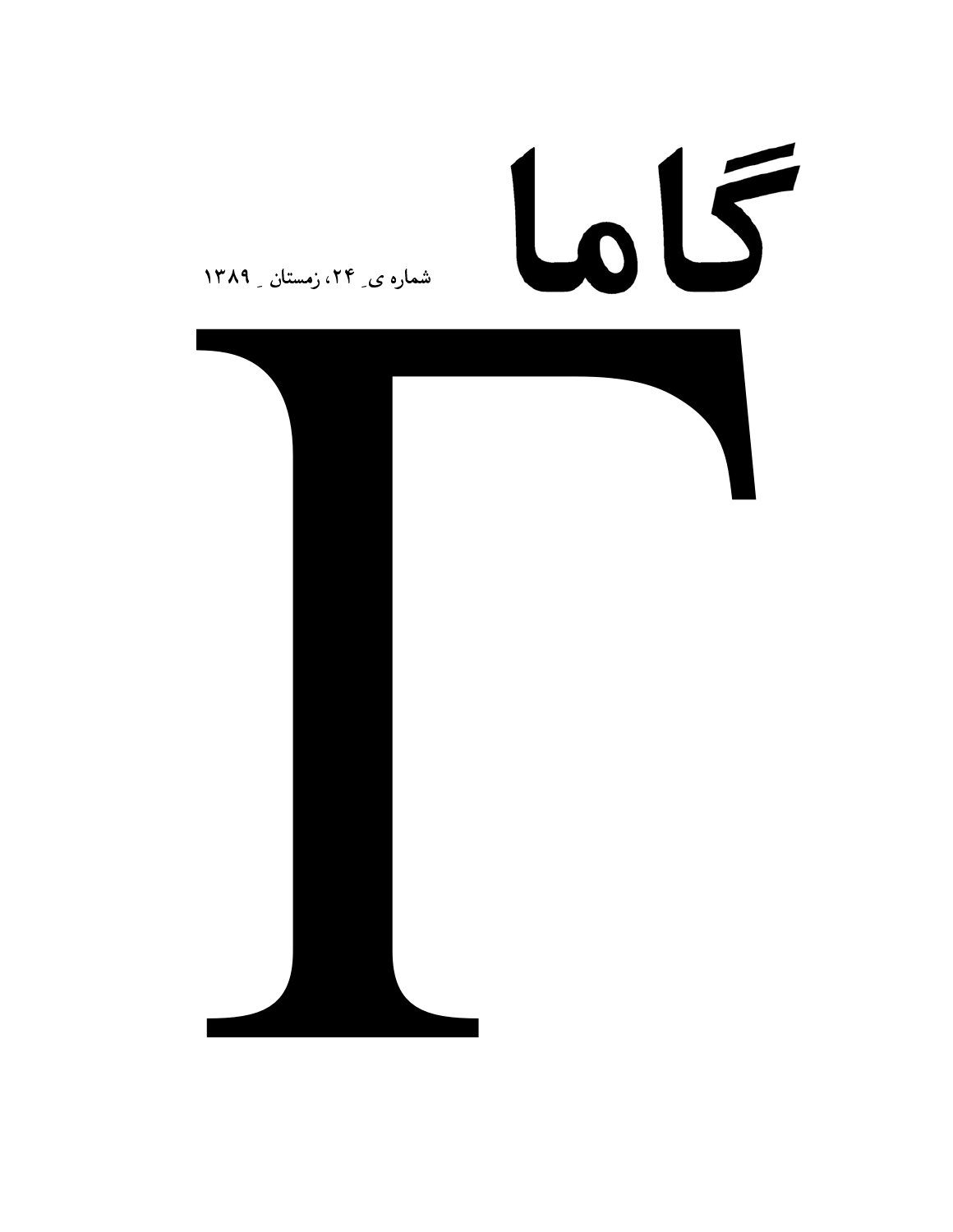$L_0$ 

www.gammajournal.ir

به نام خدا

ISSN 1735.1286

• گاما فصل نامه ای است به زبان ِ فارسی، در باره ی ِ فیزیک. آن چه در گاما منتشر می شود بیش تر مقالهها ي ِ آموزشي، در زمينه ي ِ فرهنگ يا تاريخ ِ فيزيک، يا در مورد ِ مسائل ِ فيزيک در ایران است، و قرار است جنبه ی ِ آموزشی و فرهنگی داشته باشد و برای دانشجویان ِ فیزیک یا دانش آموخته گان ِ فیزیک، یا دستِکم بخش ی از آنها قابل|ستفاده باشد. • مقالههای گاما نوعاً تألیفی اند. سعی بر این است که فقط مقالهها ی ِ کلاسیک ِ فیزیک، و نوشتهها ی ِ فیزیکپیشهها ی ِ بزرگ ترجمه شود. اگر می خواهید چیز ی را ترجمه کنید، لطفاً اول با هیئت \_ ویراستاران تماس بگیرید. • برا ی ِ تماس با گاما، و از جمله فرستادن ِ مقاله، لطفاً با یک ی از ویراستاران ِ گاما تماس بگیرید. • پذیرش ِ مقاله با هیئت ِ ویراستاران و بر اساس ِ روش ِ متداول ِ داوری توسّط ِ داور ِ ناشناس است. هیئت ِ ویراستاران یا مقاله را می پذیرد، یا رد می کند، امّا هرگز در نوشته ی ِ نویسنده دخل و تصرّف ی نمی کند. اگر به نظر ِ داور تغییر ی در مقاله لازم باشد، اعمال ِ این تغییر با خود ِ نویسنده (ها) است. • مقاله ی پذیرفته شده، پیش از چاپ، بر اساس به آخرین نسخه ای که نویسنده فرستاده حروفچینی می شود و پس از تاّیید ِ نویسنده است که چاپ می شود. • © تمام ِ حقوق ِ مادّي و معنوي ي ِ آن چه در گاما منتشر مي شود متعلق است به گاما، مگر در موارد ی که صراحتاً مشخّص شده باشد.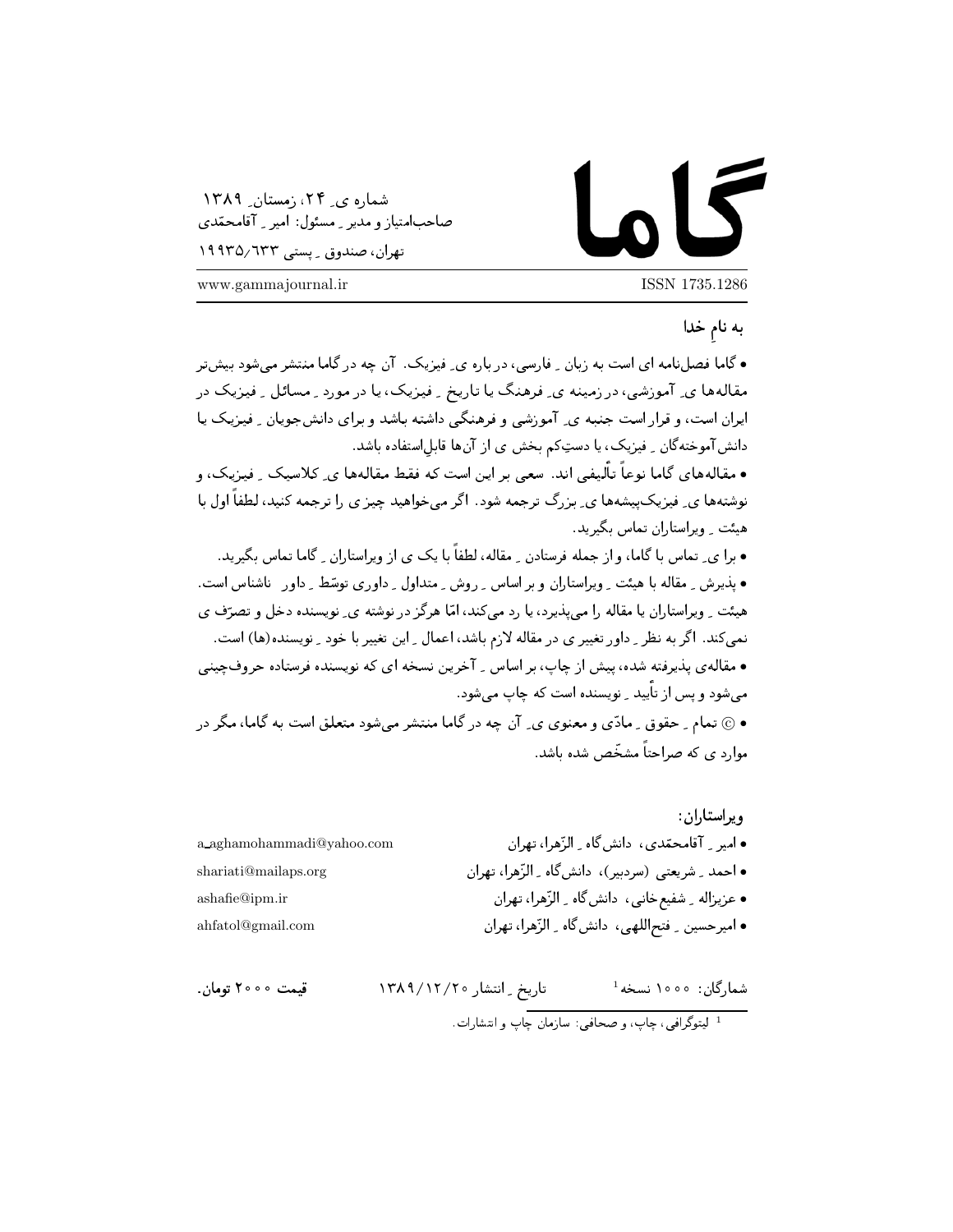## Gamma

www.gammajournal.ir ISSN 1735.1286

Gamma is a quarterly Persian magazine, devoted to educational and cultural articles in physics. Gamma is not a research journal.

**Address:** Gamma, P. O. Box 633, Tehran 19935, IRAN.

 $\circ$  2004 - 2011, Gamma, all rights reserved.

## **Editors**

• **A. Aghamohammadi** Prof. of Physics, Alzahra University, Tehran 19938-91167, Iran. a aghamohammadi@yahoo.com

• **A. H. Fatollahi** Asoc. Prof. of Physics, Alzahra University, Tehran 19938-91167, Iran. ahfatol@gmail.com

• **A. Shafikhani** Asoc. Prof. of Physics, Alzahra University, Tehran 19938-91167, Iran. ashafie@ipm.ir

• **A. Shariati** Asoc. Prof. of Physics, Alzahra University, Tehran 19938-91167, Iran. shariati@mailaps.org

اشتراک (چهار شماره) عادی ۱۰۰۰۰ تومان، دانشجویی ۲۰۰۰ تومان، موسسهها ۱۰۰۰ تومان. ر ابن المستخدمات المراجعة المستخدمات المستخدمات المستخدمات المستخدمات المستخدمات المستخدمات المستخدمات المستخد 0 A( Q-& \$-5

برا ی ِ اشتراک، پول ِ اشتراک را به حساب ِ سیبا، شماره ی 2002 3991 03 03 0 ، به نام ِ احمد شريعتي، (يا كارت 7783 1041 9911 6037) بريزيد. اصل \_ رسيد \_ بانك را پيش \_ خود نگه داريد، و -? V #\$) F 2 - ; -& Vd #4""F2 - E5 V 5 C(  ( - kNHl J 0V"( E= - F MCO>W .Rm 47 , 8F 7+7 E5 Vf #65 4\* 2 - .F